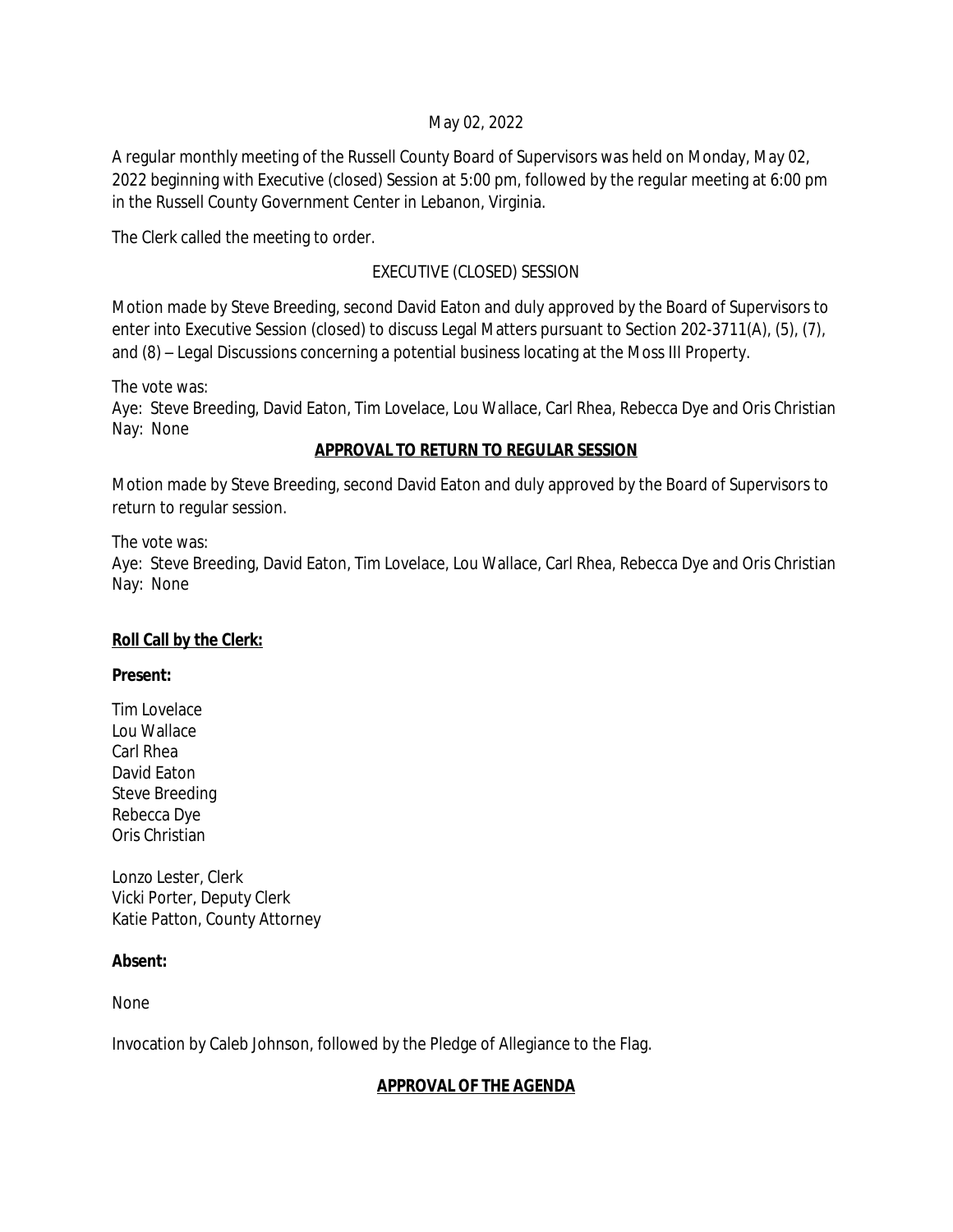Motion made by Steve Breeding, second David Eaton and duly approved by the Board of Supervisors to approve the agenda as amended.

The vote was:

Aye: Steve Breeding, David Eaton, Tim Lovelace, Lou Wallace, Carl Rhea, Rebecca Dye and Oris Christian Nay: None

#### **Acknowledgements**

The Board of Supervisors recognized the 2022 State Winners from Castlewood, Honaker and Lebanon High Schools.

#### **PUBLIC HEARING HELD ON VDOT SIX-YEAR SECONDARY CONSTUCTION PLAN 2022/23 TO 2027/28**

Pursuant to being advertised in a local newspaper for (2) two consecutive weeks, a public hearing was held on the VDOT Six-year Secondary Construction Plan 2022/23 to 2027/2028. The Chair opened the public hearing to comments, hearing none the public hearing was closed.

#### **PUBLIC HEARING HELD ON RC PROPERTY RIGHT-OF-WAY EASEMENT TO KEY WESTERN LLC**

Pursuant to being advertised in a local newspaper for (2) two consecutive weeks, a public hearing was held on property right of way easement to Key Western LLC. The Chair opened the public hearing to comments, hearing none the public hearing was closed.

Motion made by Steve Breeding, second Tim Lovelace and duly approved by the Board of Supervisors to approve the April 04, 2022 minutes and dispense with the reading thereof.

The vote was: Aye: Steve Breeding, Tim Lovelace, Lou Wallace, David Eaton, Rebecca Dye and Oris Christian Nay: None Abstain: Carl Rhea

#### **APPROVAL OF GENERAL COUNTY INVOICES**

Motion made by Steve Breeding, second David Eaton and duly approved by the Board of Supervisors to approve general county invoices in the amount of \$2,490,419.36, including withholdings and reoccurring.

The vote was: Aye: Steve Breeding, David Eaton, Tim Lovelace, Lou Wallace, Carl Rhea, Rebecca Dye and Oris Christian Nay: None Abstain: Carl Rhea

#### **Citizens Comment**

The Chair opened citizens comment period.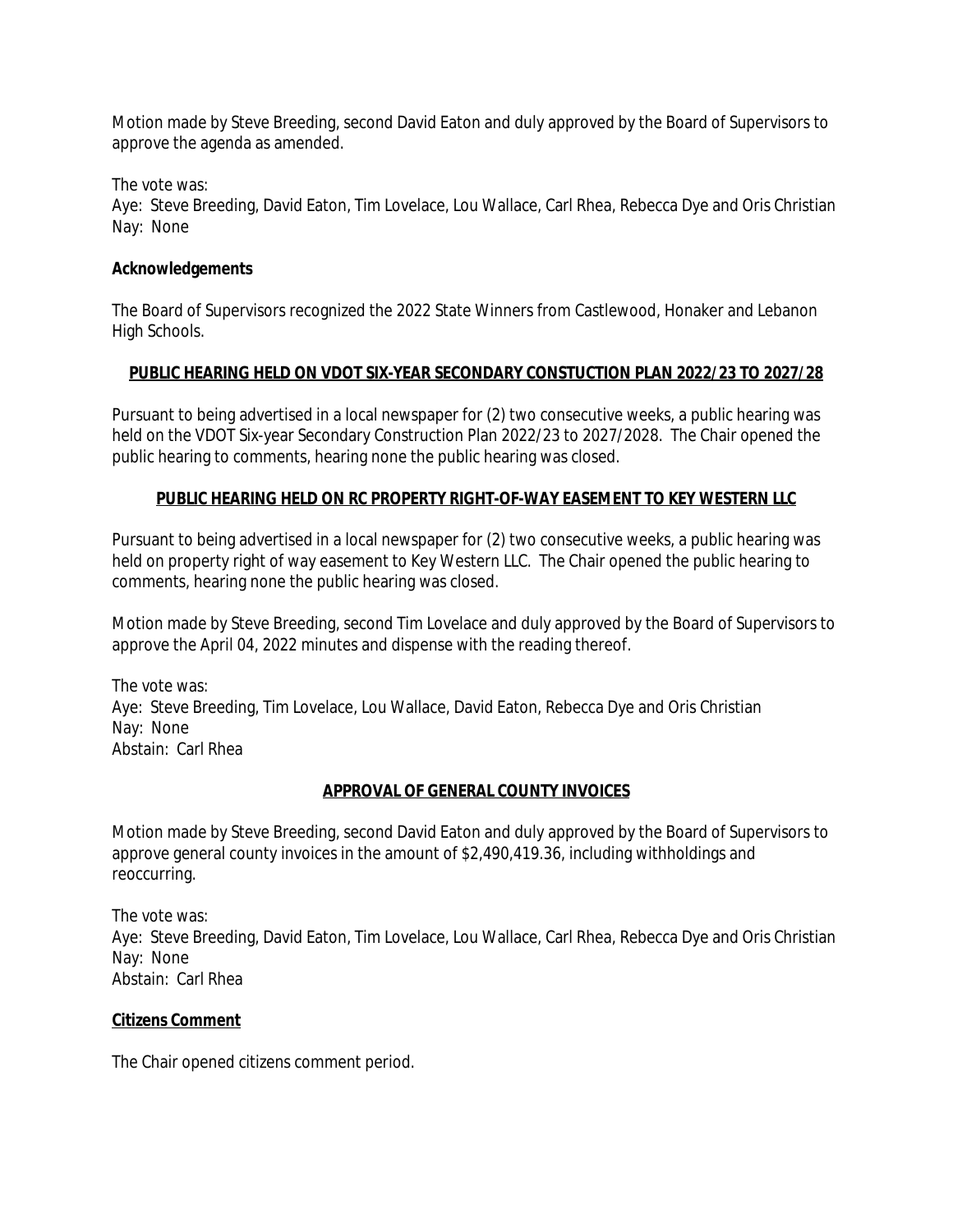**Susan Breeding**, RCPL board member stated that there was a disparity in wages among employees at the library due to the increase in minimum wage. She asked the Board to consider this when budgets are funded.

### **County Attorney Reports and Requests**

Katie Patton discussed several matters with the Board and asked for approval.

### **APPROVAL OF A ONE-TIME BONUS OF \$250 FOR COUNTY EMPLOYEES AND DEPARTMENT OF SOCIAL SERVICES EMPLOYEES TO BE FUNDED FROM THE AMERICAN RESCUE PLAN ACT**

Motion made by Rebecca Dye, second Oris Christian and duly approved by the Board of Supervisors to approve a one-time bonus of \$250.00 to be funded from American Rescue PlanAct for the county employees, including the Department of Social Services due to their long work hours, extra duties and performance due to the Covid pandemic. Also, change the Ordinance (Employee Bonus Ordinance) language to the following: "Replace all reference to the Russell County Department of Social Services to the Russell County Board of Supervisors and replace all reference to the amount of \$500 with the amount \$250.

The vote was:

Aye: Rebecca Dye, Oris Christian, Lou Wallace, Tim Lovelace, Carl Rhea, David Eaton and Steve Breeding Nay: None

## **APPROVAL OF LAND DEED OF GIFT – ARTY LEE CAMPGROUND PARKING**

Motion made by Rebecca Dye, second Oris Christian and duly approved by the Board of Supervisors to approve a Land Deed of Gift – Arty Lee Campground Parking.

The vote was:

Aye: Rebecca Dye, Oris Christian, Lou Wallace, Tim Lovelace, Carl Rhea, David Eaton and Steve Breeding Nay: None

## **APPROVAL OF THE BUILDING INSPECTION SERVICES CONTRACT**

Motion made by Rebecca Dye, second Steve Breedingand duly approved by the Board of Supervisors to approve the Building Inspection Services Contract – Pure Salmon Project (Jonah)- Thompson and Litton Retainer Agreement and Memorandum of Understanding.

The vote was:

Aye: Rebecca Dye, Steve Breeding, Lou Wallace, Tim Lovelace, Carl Rhea, David Eaton and Oris Christian Nay: None

## **APPROVAL OF A RUSSELL COUNTY PROPERTY RIGHT OF WAY TO KEY WESTERN LLC**

Motion made by Steve Breeding, second by David Eaton and duly approved by the Board of Supervisors to approve a Russell County Property Right of Way Easement to Key Western LLC.

The vote was: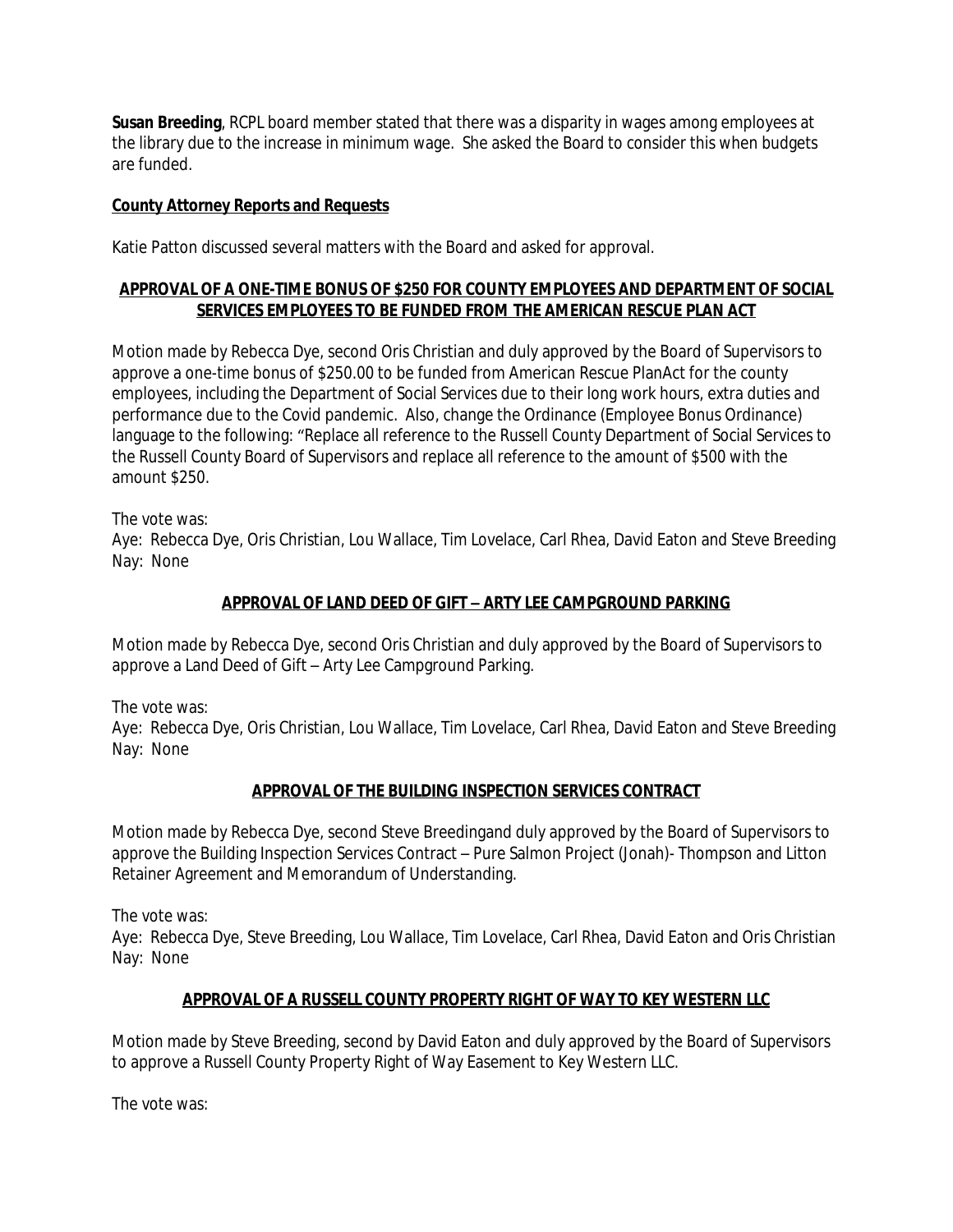Aye: Steve Breeding, David Eaton, Tim Lovelace, Lou Wallace, Carl Rhea, Rebecca Dye and Oris Christian Nay: None

### **APPROVAL OF THE CLEVELAND BALLPARK LEASE**

Motion made by Carl Rhea, second David Eaton and duly approved by the Board of Supervisors to approve the Cleveland Ballpark Lease with changes made by legal counsel.

The vote was:

Aye: Carl Rhea, David Eaton, Lou Wallace, Tim Lovelace, Rebecca Dye, Steve Breeding and Oris Christian Nay: None

### **APPROVAL OF THE ST. PAUL TEMPORARY EMERGENCY AGREEMENT FOR LAW ENFORCEMENT SERVICES**

Motion made by Rebecca Dye, second Oris Christian and duly approved by the Board of Supervisors to approve the St. Paul Temporary Emergency Agreement for Law Enforcement Services.

The vote was:

Aye: Rebecca Dye, Oris Christian, Tim Lovelace, Lou Wallace, David Eaton, Steve Breeding and Carl Rhea Nay: None

#### **County Administrator Reports and Requests**

The County Administrator introduced Ms. Shiloh Lyttle to the Board. Ms. Lyttle will be an intern for Russell County Tourism Department. She makes her home in Castlewood and will be graduating from Radford University in the next few weeks.

#### **APPROVAL TO HIRE A CONSULTANT FOR A SPECIAL PROJECT**

Motion David Eaton, second Steve Breeding and duly approved by the Board of Supervisors to approve the hiring of a consultant for a special project (potential business).

The vote was:

Aye: Steve Breeding, David Eaton, Tim Lovelace, Lou Wallace, Carl Rhea, Rebecca Dye and Oris Christian Nay: None

#### **REAL ESTATE TAX DEADLINE EXTENDED TO JUNE 29, 2022**

Motion made by Steve Breeding, second Rebecca Dye and duly approved by the Board of Supervisors to approve a Resolution to extend the real estate tax deadline for CY 2022from May 29, 2022 to June 29, 2022.

The vote was:

Aye: Rebecca Dye, Steve Breeding, Lou Wallace, Tim Lovelace, Carl Rhea, David Eaton and Oris Christian Nay: None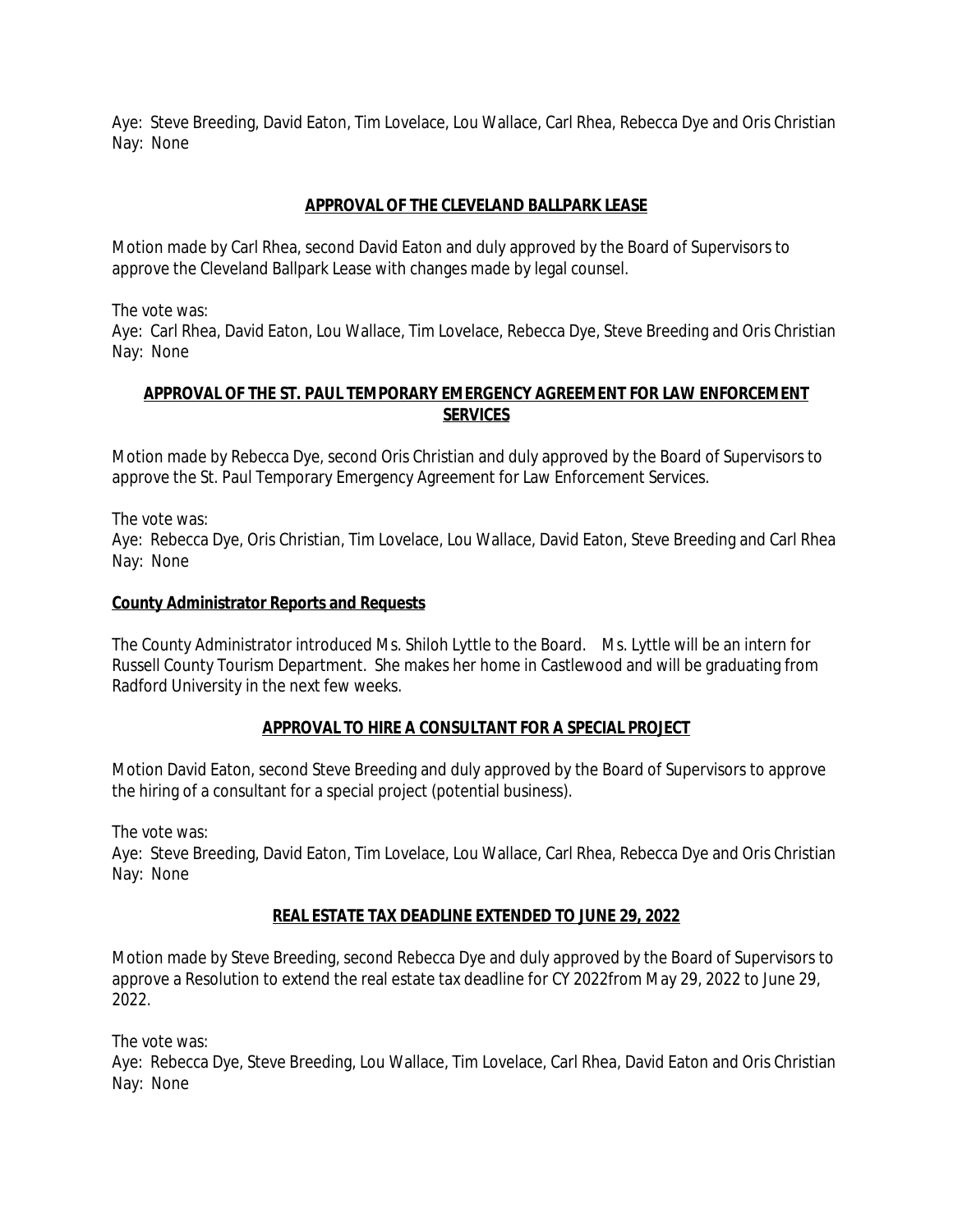## **APPROVAL OF THE VDOT SECONDARY SIX-YEAR CONSTRUCTION PLAN**

Motion made by David Eaton, second Carl Rhea and duly approved by the Board of Supervisors to approve the VDOT Six-Year Construction Plan from 2022/23 to 2027/28.

The vote was:

Aye: David Eaton, Carl Rhea, Tim Lovelace, Lou Wallace, Steve Breeding, Rebecca Dye and Oris Christian Nay: None

# **APPROVAL OF A RESOLUTION TO ABANDON VDOT RTE. 751**

Motion made by David Eaton, second Steve Breeding and duly approved by the Board of Supervisors to approve a Resolution to abandon VDOT Route 751.

The vote was:

Aye: Steve Breeding, David Eaton, Tim Lovelace, Lou Wallace, Carl Rhea, Rebecca Dye and Oris Christian Nay: None

## **SUBMOTION TO TABLE THE RESOLUTION TO ABANDON VDOT RTE. 751**

Motion made by Tim Lovelace, second Oris Christian and duly approved by the Board of Supervisors to table the approval of a Resolution to Abandon VDOT Rte. 751.

The vote was:

Aye: Tim Lovelace, Oris Christian, Carl Rhea, Steve Breeding, David Eaton, Lou Wallace and Rebecca Dye Nay: None

## **APPROVAL OF A VDOT RTE. 1080 RURAL ADDITON RESOLUTION**

Motion made by Steve Breeding, second David Eaton and duly approved by the Board of Supervisors to approve a VDOT Rte. 1080 (North Cedar Acres) Rural Addition Resolution.

The vote was:

Aye: Steve Breeding, David Eaton, Tim Lovelace, Lou Wallace, Carl Rhea, Rebecca Dye and Oris Christian Nay: None

## **APPROVAL OF RESOLUTIONS FOR VDOT RTE. 1211 AND RTE. 661 RECREATIONAL ACCESS FUNDS**

Motion made by Carl Rhea, second Steve Breeding and duly approved by the Board of Supervisors to approve VDOT Rte. 1211 (Cleveland Falls/Barrens) and Rte. 661 (Cleveland Campground) Recreational Access Funds Resolutions.

The vote was:

Aye: Carl Rhea, Steve Breeding, Tim Lovelace, Lou Wallace, David Eaton, Rebecca Dye and Oris Christian Nay: None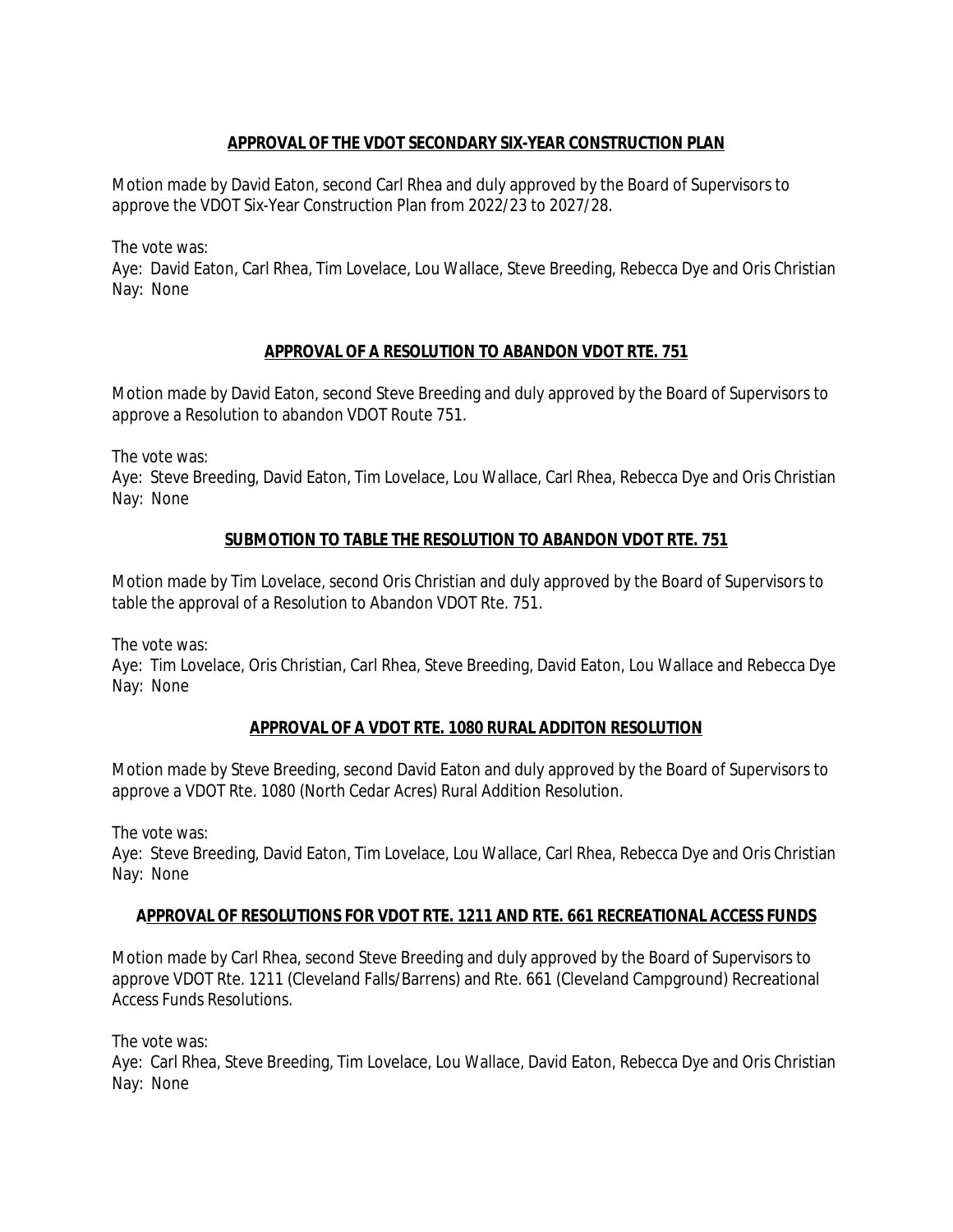### **APPROVAL OF A CDGB GRANT RESOLUTION FOR DANTE SEWER LINE EXTENSION PROJECT**

Motion made by Rebecca Dye, second Steve Breeding and duly approved by the Board of Supervisors to approve a CDBG Grant Resolution for the Dante Sewer Line Extension Project.

The vote was:

Aye: Rebecca Dye, Steve Breeding, Tim Lovelace, Lou Wallace, Carl Rhea, David Eaton and Oris Christian Nay: None

### **APPROVAL OF THE DHCD INDUSTRIAL REVITALIZATION FUND (IRF) PLANNING GRANT**

Motion made by Rebecca Dye, second Steve Breeding and duly approved bythe Board of Supervisors to approve the DHCD Industrial Revitalization Fund (IRF) Planning Grant in the amount of \$50,000.

The vote was:

Aye: Rebecca Dye, Steve Breeding, Tim Lovelace, Lou Wallace, Carl Rhea, David Eaton and Oris Christian Nay: None

## **APPROVAL TO PROCEED WITH AN RFQ FOR THE DANTE STEAM BUILDING RESTORATION PROJECT**

Motion made by Rebecca Dye, second Steve Breeding and duly approved by the Board of Supervisors to proceed with a request for quotes for the Dante Steam Building Restoration Project.

The vote was:

Aye: Rebecca Dye, Steve Breeding, Tim Lovelace, Lou Wallace, Carl Rhea, David Eaton and Oris Christian Nay: None

## **APPROVAL OF A CSA SUPPLEMENT ALLOCATION**

Motion made by Rebecca Dye, second Tim Lovelace and duly approved by the Board of Supervisors to approve a CSA supplemental allocation request in the amount of \$34,916.93.

The vote was:

Aye: Rebecca Dye, Tim Lovelace, Lou Wallace, Carl Rhea, David Eaton, Steve Breeding and Oris Christian Nay: None

#### **LONZO LESTER APPOINTED TO THE REGIONAL IMPROVEMENT COMMISSION**

Motion made by Rebecca Dye, second Steve Breeding and duly approved by the Board of Supervisors to appoint Lonzo Lester to the Regional Improvement Commission.

The vote was:

Aye: Rebecca Dye, Steve Breeding, Tim Lovelace, Lou Wallace, Carl Rhea, David Eaton and Oris Christian Nay: None